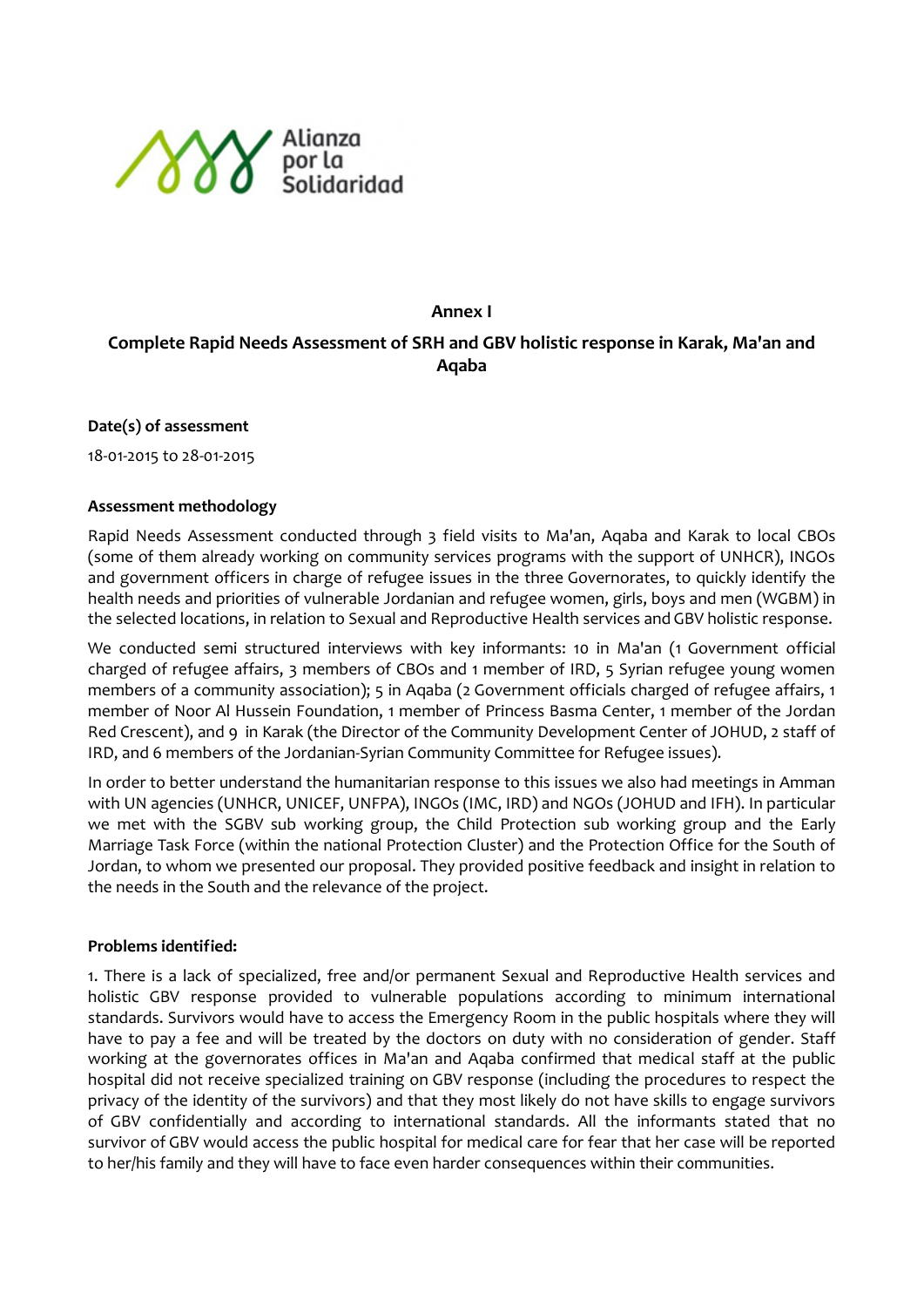2. The services currently provided do not follow key Gender-Based Violence Guiding Principles<sup>1</sup>.

3. The social and cultural context in the southern region is deeply conservative in terms of social relations and enforces practices that have a negative impact on gender equality. Communities tend to impose harder rules and sanctions on women and girls according to social, cultural and religious standards that link the reputation of the family and the honor of its members to the strict respect of gender roles and related acceptable behavior of women and girls. The impacts of a crisis like the Syrian war, the destabilization of social mechanisms, the discrimination, the increased difficulties to ensure the family's wellbeing by the means usually at hand, all have created an environment where women and girls must remain increasingly confined to the private space of the house in order for the male of the family to fulfill their gender role of protector and provider of the family. All locations have reported an increased enforcement of certain practices like the use of hijab and hiram or the complete dress for women and girls, increased pressure on women and girls to stay at home and not develop activities in the public space.

4. All locations reported an increase in GBV incidents, but at the same time a low level of survivors trying to access the non-specialized services available and/or denounce. Cases of sexual volence including rape, domestic violence, phisical violence, phychological violence and abuse, early marriage and its negative consequences, forced marriage, sexual explitation, denial of access to medical services, mendicity, etc., were identified by the informants indicating that there are no in situ confidential and free services available for the population to face these situations.

4. Social and economic conditions for refugees are becoming harder due to the lack of humanitarian funding. Key humanitarian programs have had to reduce their contribution to refugees economic stability through cash assistance or vouchers and now refugees have to pay a percentage of education and health services provided by the Jordanian Government. There is a strict prohibition for refugees to work without a permit which implies a long burocratic process and has costs. This situation forces refugee men in the region to work illegally to be able to provide for their families as it is culturally and socially expected, most of them in agricultural activities in rural areas int he Governorates. In this context, most refugee women and girls are left alone in the cities, they have no sources of income of their own and depend of their male relatives for it. Their access to public space was already limited by conservative traditions brought from rural Syria and now it is even more restricted by the longer absences of male relatives and the families, including enforcing the use of hijab and even hiram (face veil) as we have seen more often in the South of Jordan. Most refugee women have no skills developed to succesfully enter the workforce in the urban areas.

5. There is a particularly increased concern among informants on issues as domestic violence, early marriage and negative coping mechanisms. The high negative impacts of economical, social, and psychological unstability particularly among refugee families are reported as the main stressors of domestic violence and the main reasons behind a higher rate of early marriages that remain unregistered and therefore increase the dependance and vulnerability of the young wives and their children. The large number of vulnerable female headed households struggling to provide for their

1

° GBV is a violation of an individual's basic human rights.

<sup>1</sup> These key principles include the following:

<sup>°</sup> The safety and security of the victim is of primary importance;

<sup>°</sup> The wishes, rights, and dignity of the victim must be respected at all times;

<sup>°</sup> All information regarding the victim and her/his family must be kept confidential and will only be shared with those who need to know, with the explicit consent of the victim. Those with whom the information might be shared include:

<sup>·</sup> Police; · Hospitals;

<sup>·</sup> Officers of agencies with a protection mandate (e.g., the UNHCR or UNICEF) or otherwise involved in addressing the needs of victims;

<sup>·</sup> Agencies working in the area of GBV;

<sup>·</sup> Ministry of social welfare.

<sup>°</sup> Confidentiality means that information is kept private between consenting individuals. Information can be shared only with others who need to know in order to provide assistance and intervention with the consent of the survivor.

<sup>°</sup> Consent is a mutual agreement. Informed consent means making an informed choice freely and voluntarily by persons in an equal power relationship. Acts of GBV occur without consent. Children (persons under age 18) are deemed unable to give informed consent for acts such as female genital mutilation, marriage, and sexual relations.

<sup>°</sup> Cultural practices that are harmful to women should be approached and challenged with respect, sensitivity, and care. http://www.unhcr.org/4371faad2.pdf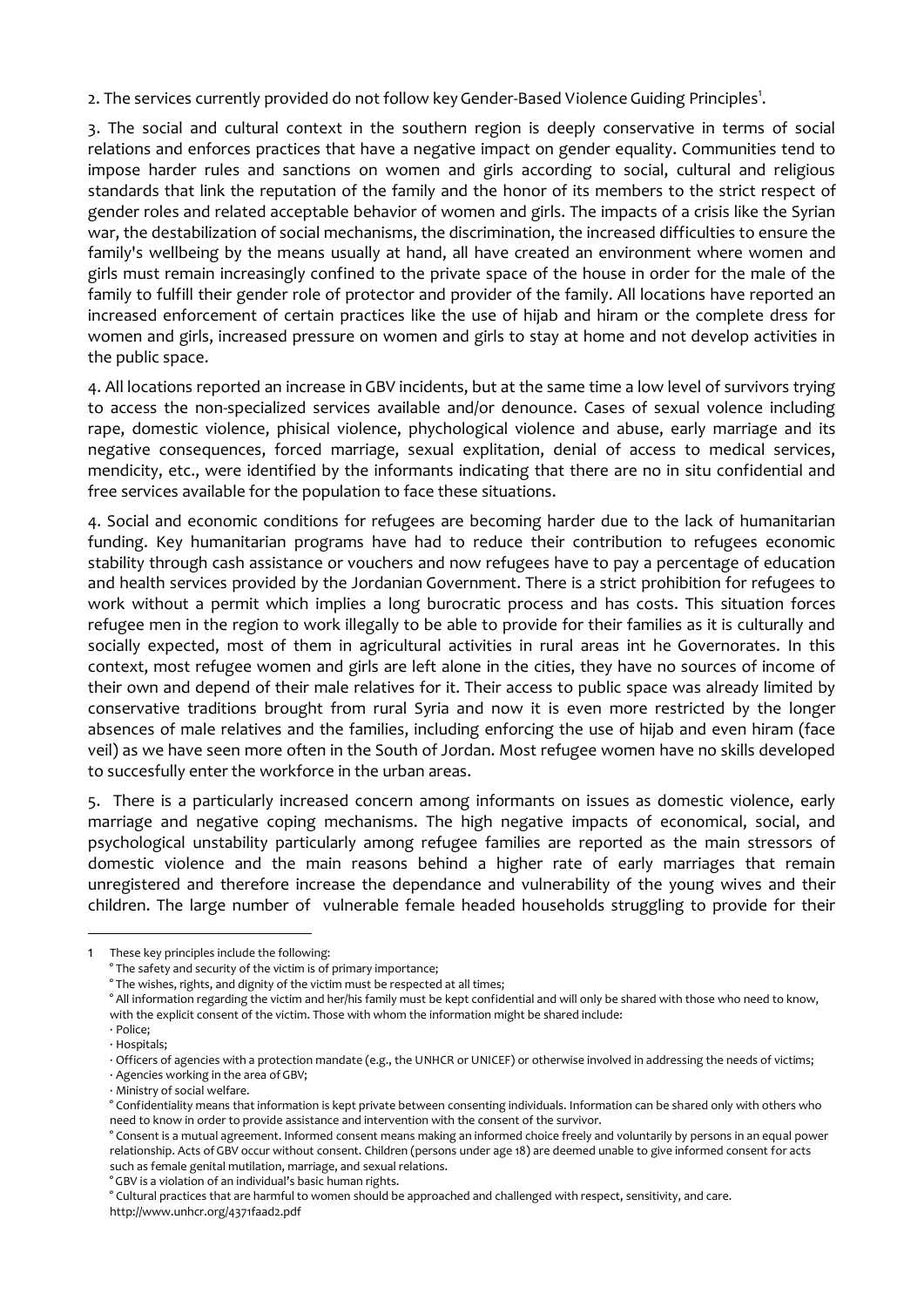family's needs are the main pool of cases of negative coping mechanisms including sexual exploitation. Vulnerable women and girls, especially refugees seem particularly disempowered vis a vis GBV issues and unable to access secure and confidential help, including medical care. Social consequences for women and girls in case it is known they seeked external support are highly negative, serously impacting their human rights and their ability to face the situation from an empowered perspective. Survivors are most likely willing to hide the issue and stay at home, even without informing their families.

6. Early marriage is a subject of concern for the organizations interviewed. The legal age to marry in Jordan is 18 years old and in some special cases the Sharia Court can grant a permission for people as young as 16 years old to marry, but it is not usual. Therefore, all the marriages of younger people and/or conducted without permission are illegal and imply a substantial fine for the groom, the bride and the witnesses. On this basis, early marriages are kept in secret by the families and are difficult to identify and place the young wife and her children in a very vulnerable situation of economical and social dependance of the husband where she is more likely unable to defend herself. These girls are likely to drop out of school and will not access medical care in case of pregnancy despite the high risks for the mother's and the baby's health, that include death, pregnancy and delivery medical complications and including severe malformations ans sequels for the baby and the young mother.

# **Needs identified:**

# In Ma'an:

Informants: Ma'an Orphan Association, community committee of Jordanian and refugee volunteers, IRD, Saudi International Relief, UNHCR and the Office in Charge of Refugee Affairs at the Governorate. They identified:

- There are not so many cases of second or more marriages but there is a very high rate of divorce among Jordanian vulnerable families, preceded by domestic violence, psychological problems, drug abuse, etc. This produces a number of new female headed households who struggle to cope with their financial crisis and request emergency assistance.
- CBOs hacve identified 150 Syrian refugee women head of household who are in an extremely vulnerable situation and have a manifested need of psychosocial and economical support. They lack a source of income and no means to respond to their family needs, which makes them an extremely vulnerable group to exploitation, abuse, violence and resort to negative coping mechanisms for survival.
- Early marriage is a subject of concern for the organizations interviewed. CBOs have already identified 30 cases of early marriage among men around 30-35 years old and girls as young as 12 years old. These girls are likely to drop out of school and will not access medical care in case of pregnancy.
- There are no specialized GBV services provided currently in Ma'an's public hospital in a permanent way. Any survivor seeking medical assistance would have to go to the ER at the public hospital where the staff have no specialized medical training nor sensitization (she would be seen by an intern). Considering the social consequences for a survivor if her family becomes aware of the incident or that she came forward asking for help, the risk that confidentiality will not be respected or that the Police Department for Family (PDF) will be involved (and open a case which implies questioning the perpetrator who could be a family member) is to high and would have extremely negative consequences for the survivor so they prefer not to access the system available and deal with the incidents by themselves. There are no specialized GBV services for adolescent girls that take in consideration cultural and social sensitivities. The informants indicated the strong need for GBV services delivered through a stable structure that will allow to develop trust and strong relationships with the community in order for the survivors to develop trust on the respect of confidentiallity, feel safe to come forward and access medical or psychosocial assistance. They indicate the need for a safe center for women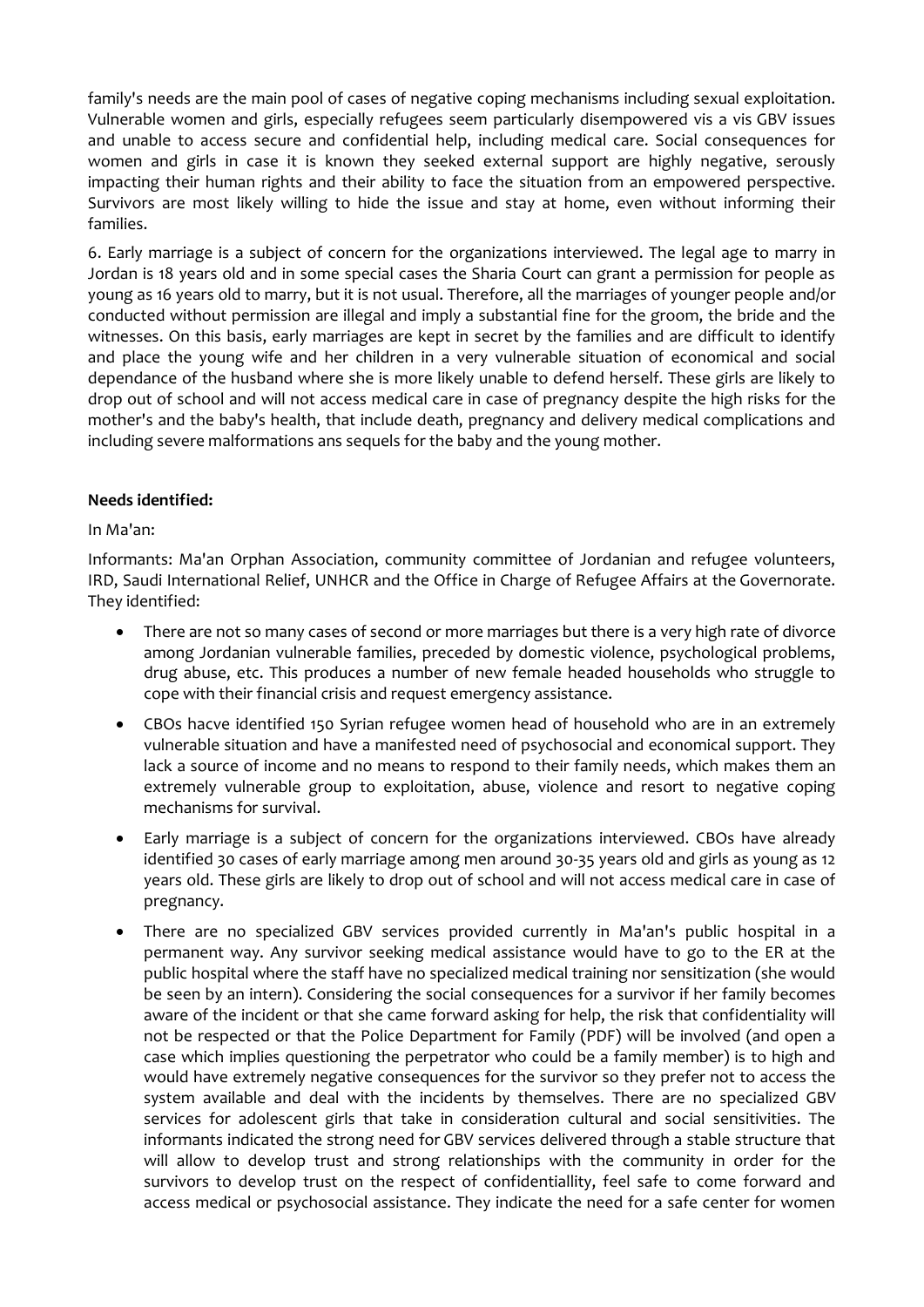and girls within the vulnerable community where they can come for a variety of training and capacity development activities and also to request GBV specialized services in a discrete manner.

- An ad hoc and not permanent referral system is in place funded by USAID (but the informants where unable to indicate who is the implementing organization) operated based on 8 volunteers who conduct home visits to identify potential cases among vulnerable Jordanian and refugee families. The informant´s indicated that in order to report an assault the survivor must know any of the volunteers to be able to contact them since there is no advertisement of services and no office to go to. If a GBV case requiring medical intervention is identified through an interview, they will refer the survivor to a doctor adscribed to the project (of whom they are unable to indicate if has been trained specifically to treat survivors of GBV) but no other systems of suport are in place for them.
- The Governorate indicated that Ma'an Hospital staff does not have specialized staff trained on GBV response standards and lack sensitization to deal with SGBV cases according to international standards. Therefore, as also indicated by the CBO informants, they most likely do not place the interest of the survivor at the center of their response, but the accomplishment of legal procedures (filing a report, questioning the survivor, denouncing, opening an investigation, etc.). The Governorate indicated that the public hospital staff will be more than interested in receiving specialized training on GBV holistic response. In the same sense, the Family Police Department (PDF) in charge of the investigation and legal aspects of sexual offences would also be interested and benefit from specialized medical and psychosocial trainings, and on international standards for GBV response.
- The Governorate is not aware of statistics on GBV (sexual violence, domestic violence, etc.) because they do not receive public denounces and the informant indicates the police is not likely to intervene unless called by the family of the survivor (which will make it a very public issue and even more difficult to handle within the community), therefore these matters are mostly solved by the individuals themselves. This indicates an extreme vulnerability for survivors who want to seek treatment and/or denounce despite the refusal of their families but also the risk of higher violence against them by their family and the family of the perpetrator.
- The informants highlight the increased economic vulnerability of refugees who have to pay high sums for rent (now it is the double amount than just 2 years ago), and now are also expected to pay a percentage of medical services and education provided by public institutions. All public services in the Governorate are stretched.

# In Aqaba:

informants: Office in Charge of Refugee Affairs at the Governorate, the Noor Al Hussein Foundation, the Jordan Red Crescent. They indicated:

- There are no free medical services available for women's health (except for delivery and Csection). Princess Haya Bint Al-Hussein Military Hospital founded in 1977 is the only public hospital in the district of Aqaba and informants say they would treat GBV survivors through the ER since there is no specialized staff nor a specialized unit. The staff is not dedicated, they rotate and there is no guaranty that the information is kept confidential. There are Health Centers in some of the villages around Aqaba for the rural population but they are basic and have no specialized training for GBV cases. They estimate 60% to 80% of families to have at least once incident of domestic violence and state there are cases of early marriage that are also kept in secret due to the reasons stated above.
- They have identified the need for a safe space for women and handicap people within the community, where they can access psychosocial, protection and social services.
- The Governorate is a partner of UNHCR and together with IRD they support a community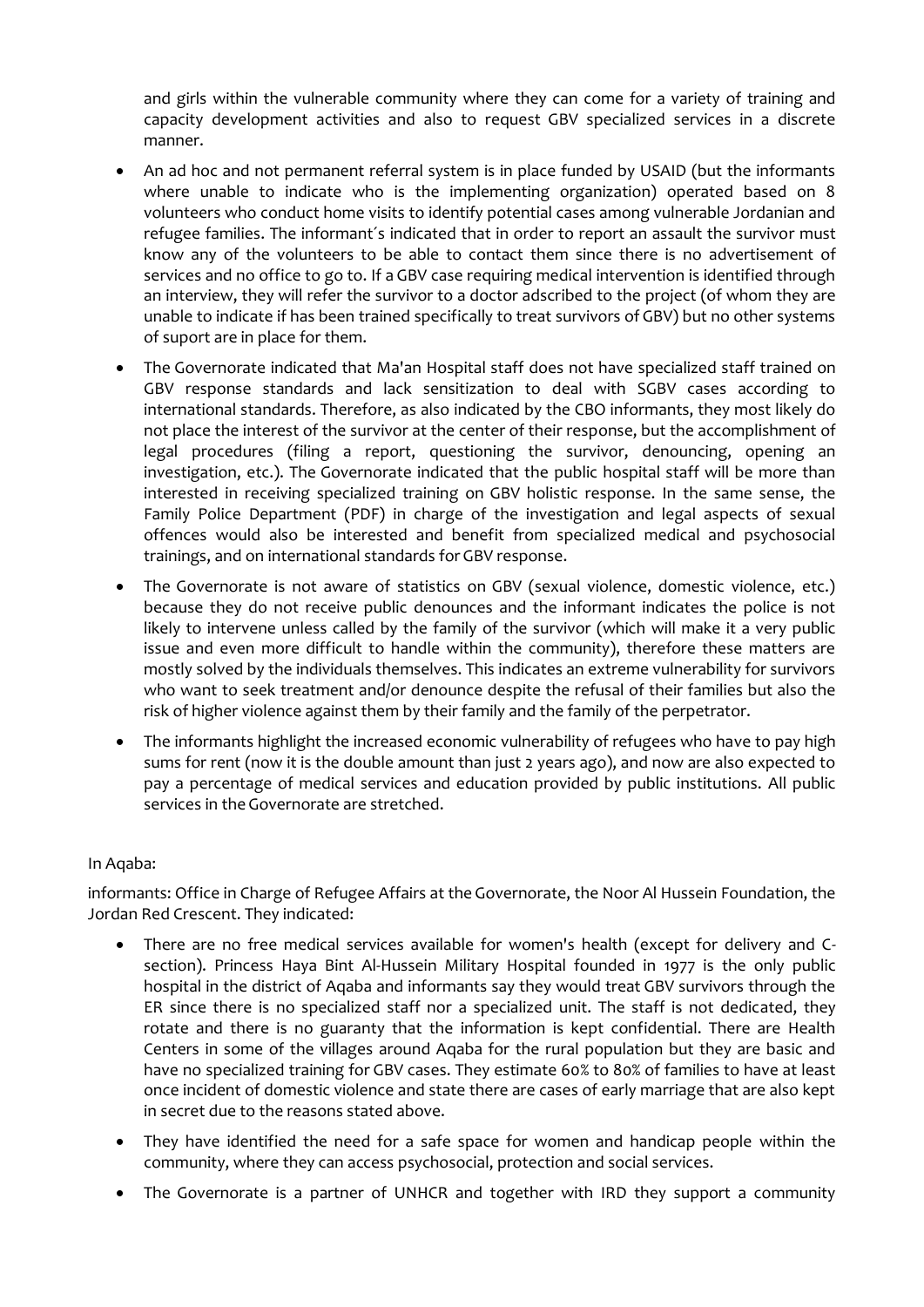committee of Jordanian and refugee volunteers who conduct community strengthening activities (entertainment and educations workshops) for the most vulnerable Jordanian and refugee population, 80% of their beneficiaries are women and children. They suport refugees in formal procedures at the Governorate offices, provide technical and skills training (IT, personal care and beauty, languages, homework support, medical emergencies, nutrition). They have no services focused on survivors of GBV.

- Through their work local CBOs have identified cases of GBV but have no system to suport them therefore they do not intervene. They have also identified cases of early marriage but are unable to respond due to secrecy within the family and risk of domestic violence and also due to lack of a support system to offer to the women and girls in need.
- A government organization called Center for Saving the Family offers family health services but according to the informant, they are not specific for GBV survivors. Also, local organizations indicate that it would be unlikely for survivors to GBV to request services in to a govermental institution out of fear of the possible consequences.
- The Governorate states that women committees have received different workshops to develop soft skills for vulnerable women in the Governorate but there is no continuity since the trainers then leave and there is no follow up.
- They strongly indicate the need for a safe center for survivors of GBV that is well integrated in the community where women and girls can come for a variety of stimulating activities but where also they have available all GBV related services in a discrete way. Specially the possibility to access psychosocial services from permanent staff in the community with whom they might develop confidence in time. All these activities must be conducted discretely to avoid rejection from the community, specially in rural areas where traditions are much more conservative, i.e. local organizations have identified an increasing number of refugee women who start to wear the hiram (face cover) because of the pressure from their families as per what they say.
- CBOs have identified an increasing number of vulnerable Syrian women begging in the streets of Aqaba with their children. They claim to be Syrian refugees and have no access to humanitarian aid. They have also identified

# In Karak:

informants: Jordan Hashemite Fund for Human Development, IRD, UNHCR, community committee of Jordanian and refugee volunteers. They indicated:

- The Prince Ali Bin Al-Hussein Military Hospital, the Karak Hospital and the Ghor Al Safi Hospitals do not have specialized units to provide medical care to survivors of GBV according to international standards. They would treat the survivors through they Emergency Rooms and refugees would have to pay a fee as of 2015. They do not have psychological staff trained to deal with survivors of violence despite the high rate of refugees currently living in Karak Governorate (more than 4.000 families in urban and rural areas according to JOHUD). UNHCR in partnership with Jordan Health Aid (JHAS) has referred some GBV cases to medical care but it is an ad hoc system that requires mainly that the survivor contacts the UNHCR Help Line by phone and it seems not likely for a survivor under strict control of his/her family.
- Local organizations have identified within the vulnerable population an increase in cases of domestic violence, sexual violence and sexual harassment in schools and at the University, more frequent cases of early marriage among Syrian refugees. They have also noticed more cases of drug abuse. In rural areas of te Jordan Valley, they have documented an alarmingly increasing number of 300 cases of sexual violence against women working as agricultural workers who are assaulted while in the fields. As in some cases the alledged perpetrators are foreign migrant workers, the victims seemed to be more willing to denounce the cases to the police. However, the seasonal migrant nature of the agricultural workers makes it very difficult to achieve clear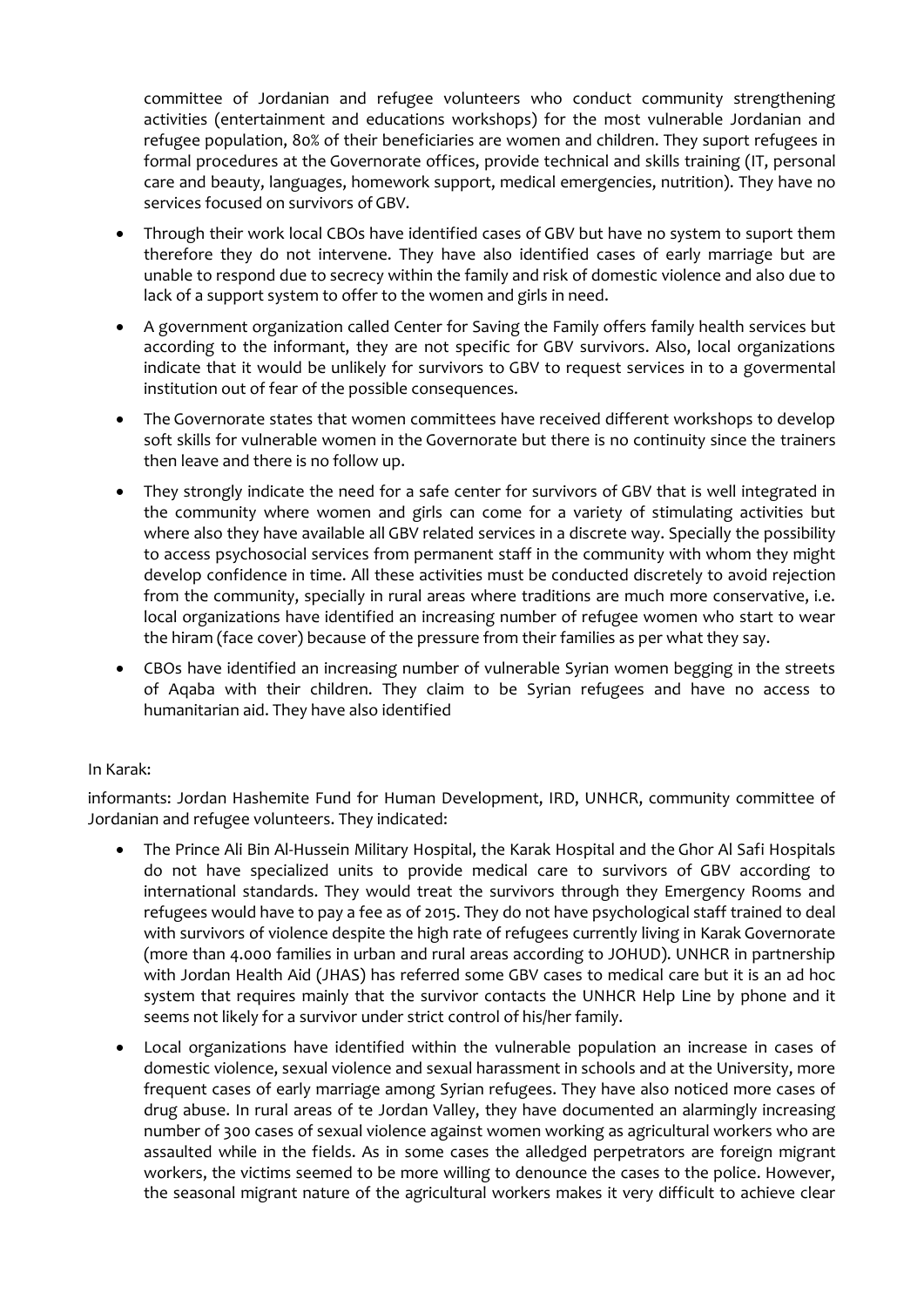legal results.

- Issues related to GBV will be difficult to work with in the vulnerable communities, considering the sensibility of the issue but also the possible impact in the delicate balance of tribal relations in the Governorate.
- The community committee of Jordanian and refugee volunteers has identified cases of child labor in rural areas in agricultural and building activities, specially for the boys who are sent to work without the protection of any adult and are very vulnerable to different forms of violence.
- Due to the fact that the main economic activities int he governorate are agriculture, most refugee men and boys migrate during the year leaving the women, girls and younger children at home in urban areas. These "seasonal" female headed households face the same risks as described before, with limited economic security and probably no sources of income for the women in the family, lack of resources to access health and education for the children, very vulnerable to negative coping mechanisms and exploitation.
- The four main issues of concern for local organizations are: formalization of their documents (assylum certificate and bail out), emergency assistance (NFIs, cupons, etc), access to health, and early marraige cases.
- There is also a lack of adapted services for handicap refugees.
- The relations between the local vulnerable communities and the refugees are tense due to the lack of support perceived by Jordanians to their needs while refugees get most of the humanitarian aid.

In general, the following public hospitals require specialized training to treat refugee and vulnerable jordanian GBV survivors within international standards:

Name of Hospitals *Royal Medical Services*  Princess Haya Al-Hussein Military Hospital - Aqaba Prince Ali Bin Al Hussein Military Hospital - Karak

*Ministry of Health*  Karak Hospital - Karak Ghor Safi Hospital - Ghor Safi/Karak Maan Hospital - Ma'an Queen Rania Al-Abdullah II Children's Hospital - Ma'an

#### **Risks identified:**

- Lack of understanding/misscommunication of the objectives of the project
- Cultural/religious resistance in a conservative context
- Disengagement of the local partners
- Extreme vulnerability of Syrian women head of household that exposes them to negative coping mechanisms.
- High sensibility to critizism of accepted practices as early marriage and domestic violence
- Increased difficulties for men and boys survivors of GBV to access care due to highly conservative and male predominant society.
- Lack of safe spaces for women and girls
- Increased economic vulnerability for refugees.